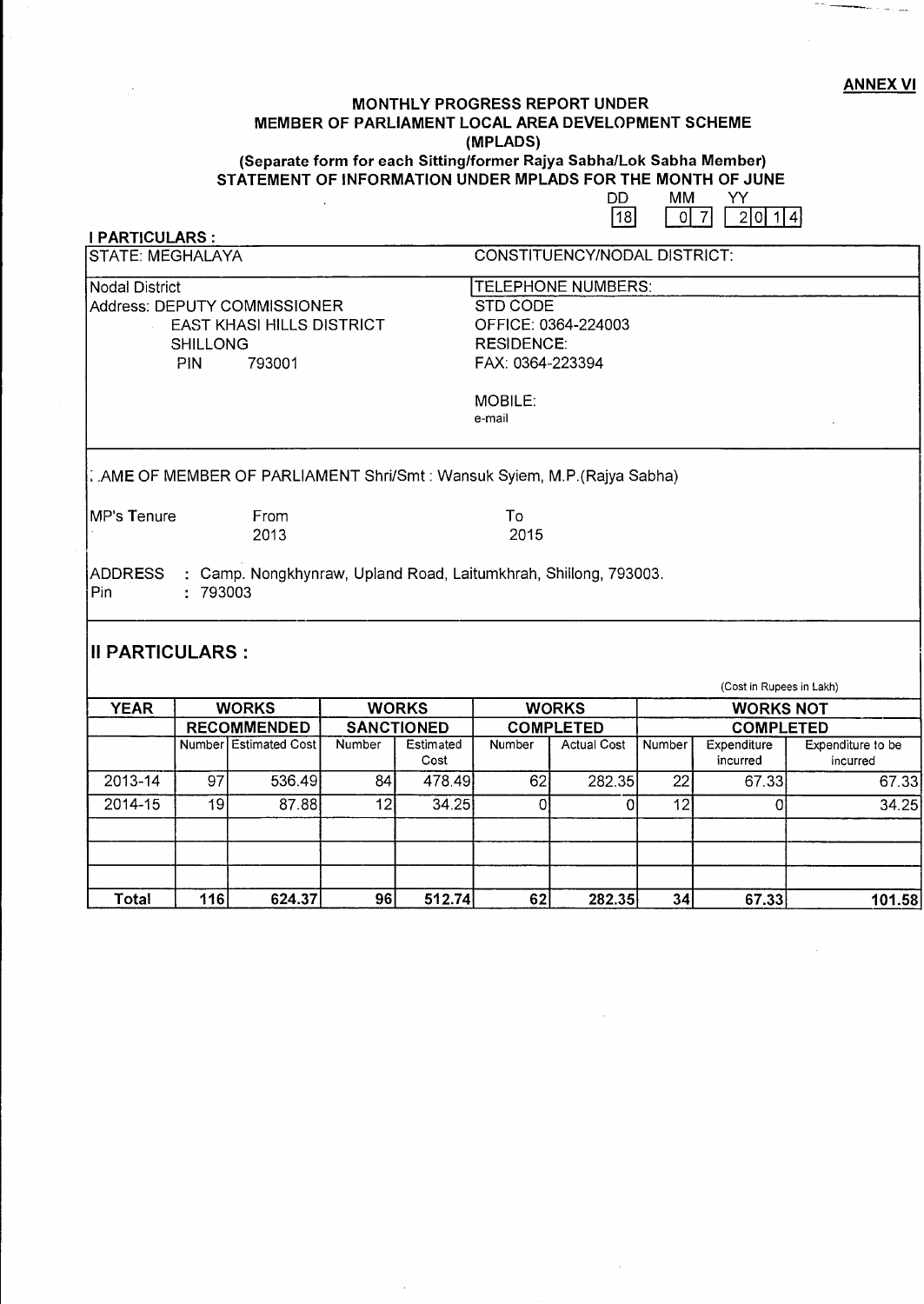# i'l. **FUNDS RECEIVED AND UTILIZED**

| <b>TOTAL</b><br><b>FUNDS UTILISED</b><br><b>YEAR</b><br><b>INTEREST</b><br><b>FUNDS</b><br><b>FUNDS</b><br>SC & ST<br>Total<br><b>RECEIVED</b><br><b>ACCRUED</b><br><b>RECEIVED</b><br><b>FUNDS</b><br>Other<br><b>FROM GOI</b><br>ON<br>area<br>DISTRIBUTION<br>349.68<br>319.68<br>500<br>500<br>30 <sub>l</sub><br>2013-14<br>2014-15<br>$\Omega$<br>0<br>0<br>0<br>0<br><b>TOTAL</b><br>500<br>319.68<br>349.68<br>500<br>30 <sup>1</sup><br>O.<br>Funds received from the Government of India<br><u>(a)</u><br>$\overline{(b)}$<br>Amount of interest accrued on the funds<br>$\overline{(\mathsf{c})}$<br>Funds received on distribution<br>$\frac{1}{10}$<br>TOTAL (a+b+c)<br>Total cost of works sanctioned<br>$\overline{\mathbb{C}}$<br>Total Unsanctioned Balance available with the<br>Constituency (d - e)<br>Actual Expenditure incurred by the implementing Agencies<br>$\overline{(9)}$<br>$\overline{(g1)}$<br>Amount transerred to other MP's through distribution<br>Actual fund utilized (g + g1)<br>Total funds available with the Constituency (d-g2)<br>Funds required to completes the sanctioned works<br>Savings for Distribution to Successor MPs<br>Number of works inspected by District Authority |  |  |  | (Rs. In Lakh) |                |
|---------------------------------------------------------------------------------------------------------------------------------------------------------------------------------------------------------------------------------------------------------------------------------------------------------------------------------------------------------------------------------------------------------------------------------------------------------------------------------------------------------------------------------------------------------------------------------------------------------------------------------------------------------------------------------------------------------------------------------------------------------------------------------------------------------------------------------------------------------------------------------------------------------------------------------------------------------------------------------------------------------------------------------------------------------------------------------------------------------------------------------------------------------------------------------------------------------------------------------|--|--|--|---------------|----------------|
| $\frac{(q2)}{(h)}$<br>(i)<br>(i)<br>(k)                                                                                                                                                                                                                                                                                                                                                                                                                                                                                                                                                                                                                                                                                                                                                                                                                                                                                                                                                                                                                                                                                                                                                                                         |  |  |  |               | <b>BALANCE</b> |
|                                                                                                                                                                                                                                                                                                                                                                                                                                                                                                                                                                                                                                                                                                                                                                                                                                                                                                                                                                                                                                                                                                                                                                                                                                 |  |  |  |               | <b>FUNDS</b>   |
|                                                                                                                                                                                                                                                                                                                                                                                                                                                                                                                                                                                                                                                                                                                                                                                                                                                                                                                                                                                                                                                                                                                                                                                                                                 |  |  |  |               |                |
|                                                                                                                                                                                                                                                                                                                                                                                                                                                                                                                                                                                                                                                                                                                                                                                                                                                                                                                                                                                                                                                                                                                                                                                                                                 |  |  |  |               |                |
|                                                                                                                                                                                                                                                                                                                                                                                                                                                                                                                                                                                                                                                                                                                                                                                                                                                                                                                                                                                                                                                                                                                                                                                                                                 |  |  |  |               | 150.32         |
|                                                                                                                                                                                                                                                                                                                                                                                                                                                                                                                                                                                                                                                                                                                                                                                                                                                                                                                                                                                                                                                                                                                                                                                                                                 |  |  |  |               | $\mathbf{0}$   |
|                                                                                                                                                                                                                                                                                                                                                                                                                                                                                                                                                                                                                                                                                                                                                                                                                                                                                                                                                                                                                                                                                                                                                                                                                                 |  |  |  |               |                |
|                                                                                                                                                                                                                                                                                                                                                                                                                                                                                                                                                                                                                                                                                                                                                                                                                                                                                                                                                                                                                                                                                                                                                                                                                                 |  |  |  |               |                |
|                                                                                                                                                                                                                                                                                                                                                                                                                                                                                                                                                                                                                                                                                                                                                                                                                                                                                                                                                                                                                                                                                                                                                                                                                                 |  |  |  |               |                |
|                                                                                                                                                                                                                                                                                                                                                                                                                                                                                                                                                                                                                                                                                                                                                                                                                                                                                                                                                                                                                                                                                                                                                                                                                                 |  |  |  |               | 150.32         |
|                                                                                                                                                                                                                                                                                                                                                                                                                                                                                                                                                                                                                                                                                                                                                                                                                                                                                                                                                                                                                                                                                                                                                                                                                                 |  |  |  |               | 500            |
|                                                                                                                                                                                                                                                                                                                                                                                                                                                                                                                                                                                                                                                                                                                                                                                                                                                                                                                                                                                                                                                                                                                                                                                                                                 |  |  |  |               | 0              |
|                                                                                                                                                                                                                                                                                                                                                                                                                                                                                                                                                                                                                                                                                                                                                                                                                                                                                                                                                                                                                                                                                                                                                                                                                                 |  |  |  |               | $\mathbf 0$    |
|                                                                                                                                                                                                                                                                                                                                                                                                                                                                                                                                                                                                                                                                                                                                                                                                                                                                                                                                                                                                                                                                                                                                                                                                                                 |  |  |  |               | 500            |
|                                                                                                                                                                                                                                                                                                                                                                                                                                                                                                                                                                                                                                                                                                                                                                                                                                                                                                                                                                                                                                                                                                                                                                                                                                 |  |  |  |               | 512.74         |
|                                                                                                                                                                                                                                                                                                                                                                                                                                                                                                                                                                                                                                                                                                                                                                                                                                                                                                                                                                                                                                                                                                                                                                                                                                 |  |  |  |               |                |
|                                                                                                                                                                                                                                                                                                                                                                                                                                                                                                                                                                                                                                                                                                                                                                                                                                                                                                                                                                                                                                                                                                                                                                                                                                 |  |  |  |               | $-12.74$       |
|                                                                                                                                                                                                                                                                                                                                                                                                                                                                                                                                                                                                                                                                                                                                                                                                                                                                                                                                                                                                                                                                                                                                                                                                                                 |  |  |  |               | 349.68         |
|                                                                                                                                                                                                                                                                                                                                                                                                                                                                                                                                                                                                                                                                                                                                                                                                                                                                                                                                                                                                                                                                                                                                                                                                                                 |  |  |  |               | $\Omega$       |
|                                                                                                                                                                                                                                                                                                                                                                                                                                                                                                                                                                                                                                                                                                                                                                                                                                                                                                                                                                                                                                                                                                                                                                                                                                 |  |  |  |               | 349.68         |
|                                                                                                                                                                                                                                                                                                                                                                                                                                                                                                                                                                                                                                                                                                                                                                                                                                                                                                                                                                                                                                                                                                                                                                                                                                 |  |  |  |               | 150.32         |
|                                                                                                                                                                                                                                                                                                                                                                                                                                                                                                                                                                                                                                                                                                                                                                                                                                                                                                                                                                                                                                                                                                                                                                                                                                 |  |  |  |               | $\mathbf{0}$   |
|                                                                                                                                                                                                                                                                                                                                                                                                                                                                                                                                                                                                                                                                                                                                                                                                                                                                                                                                                                                                                                                                                                                                                                                                                                 |  |  |  |               |                |
|                                                                                                                                                                                                                                                                                                                                                                                                                                                                                                                                                                                                                                                                                                                                                                                                                                                                                                                                                                                                                                                                                                                                                                                                                                 |  |  |  |               |                |
|                                                                                                                                                                                                                                                                                                                                                                                                                                                                                                                                                                                                                                                                                                                                                                                                                                                                                                                                                                                                                                                                                                                                                                                                                                 |  |  |  |               |                |
| (a) During the month<br>20                                                                                                                                                                                                                                                                                                                                                                                                                                                                                                                                                                                                                                                                                                                                                                                                                                                                                                                                                                                                                                                                                                                                                                                                      |  |  |  |               |                |
| Cumulative<br>80%<br>(b)                                                                                                                                                                                                                                                                                                                                                                                                                                                                                                                                                                                                                                                                                                                                                                                                                                                                                                                                                                                                                                                                                                                                                                                                        |  |  |  |               |                |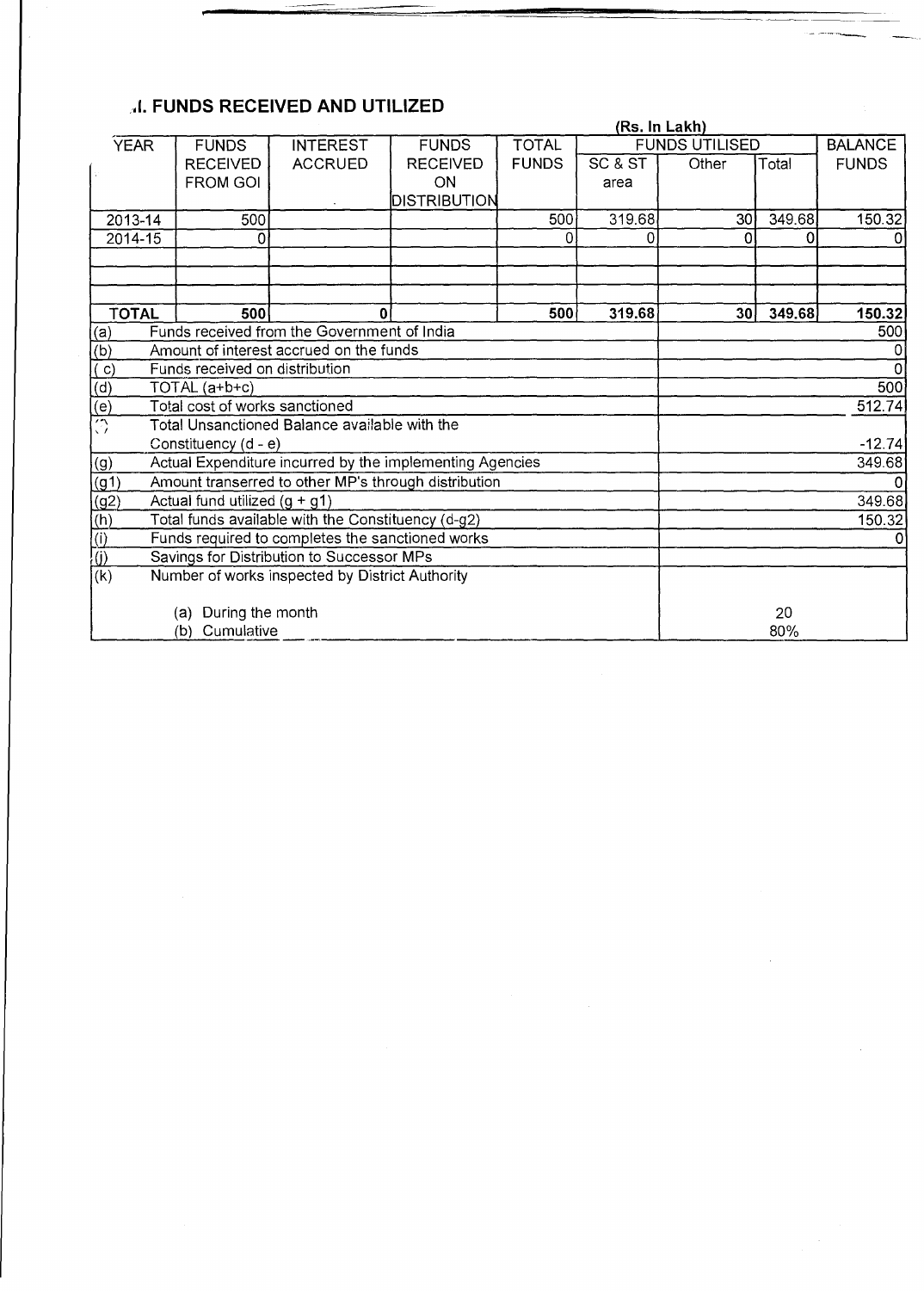# **..-IV. PHYSICAL AND FINANCIAL DETAILS OF WORKS IN SCHEDULED CASTE AREAS**

 $\mathcal{L}$ 

 $\overline{\phantom{a}}$ 

| Year |             | <b>Physical (Number of Works)</b> |           | Financial (Cost of Works)(Rs. In lakh) |            |           |  |
|------|-------------|-----------------------------------|-----------|----------------------------------------|------------|-----------|--|
|      |             | $\overline{2}$                    |           | 3                                      |            |           |  |
|      | Recommended | Sanctioned                        | Completed | Recommended                            | Sacntioned | Completed |  |
|      |             |                                   |           |                                        |            |           |  |
|      |             |                                   |           |                                        |            |           |  |
|      |             |                                   |           |                                        |            |           |  |
|      |             |                                   |           |                                        |            |           |  |
|      |             |                                   |           |                                        |            |           |  |
|      |             |                                   |           |                                        |            |           |  |
|      |             |                                   |           |                                        |            |           |  |
|      |             |                                   |           |                                        |            |           |  |
|      |             |                                   |           |                                        |            |           |  |
|      |             |                                   |           |                                        |            |           |  |
|      |             |                                   |           |                                        |            |           |  |
|      |             |                                   |           |                                        |            |           |  |
|      |             |                                   |           |                                        |            |           |  |
|      |             |                                   |           |                                        |            |           |  |
|      |             |                                   |           |                                        |            |           |  |
|      |             |                                   |           |                                        |            |           |  |
|      |             |                                   |           |                                        |            |           |  |
|      |             |                                   |           |                                        |            |           |  |
|      |             |                                   |           |                                        |            |           |  |
|      |             |                                   |           |                                        |            |           |  |
|      |             |                                   |           |                                        |            |           |  |

### **V. PHYSICAL AND FINANCIAL DETAILS OF WORKS IN SCHEDULED TRIBE AREAS**

| Year    |             | Physical (Number of Works) |           | Financial (Cost of Works)(Rs. In lakh) |            |           |  |
|---------|-------------|----------------------------|-----------|----------------------------------------|------------|-----------|--|
|         |             |                            |           |                                        |            |           |  |
|         | Recommended | Sanctioned                 | Completed | Recommended                            | Sacntioned | Completed |  |
|         | 2(a)        | 2(b)                       | 2(c)      | 3(a)                                   | 3(b)       | 3(c)      |  |
| 2013-14 | 90          |                            | 55        | 476.49                                 | 418.49     | 222.35    |  |
| 2014-15 | 19          | 12                         |           | 87.88                                  | 34.25      |           |  |
|         |             |                            |           |                                        |            |           |  |
|         |             |                            |           |                                        |            |           |  |
| Total:  | 109         | 89                         | 55        | 564.37                                 | 452.74     | 222.35    |  |